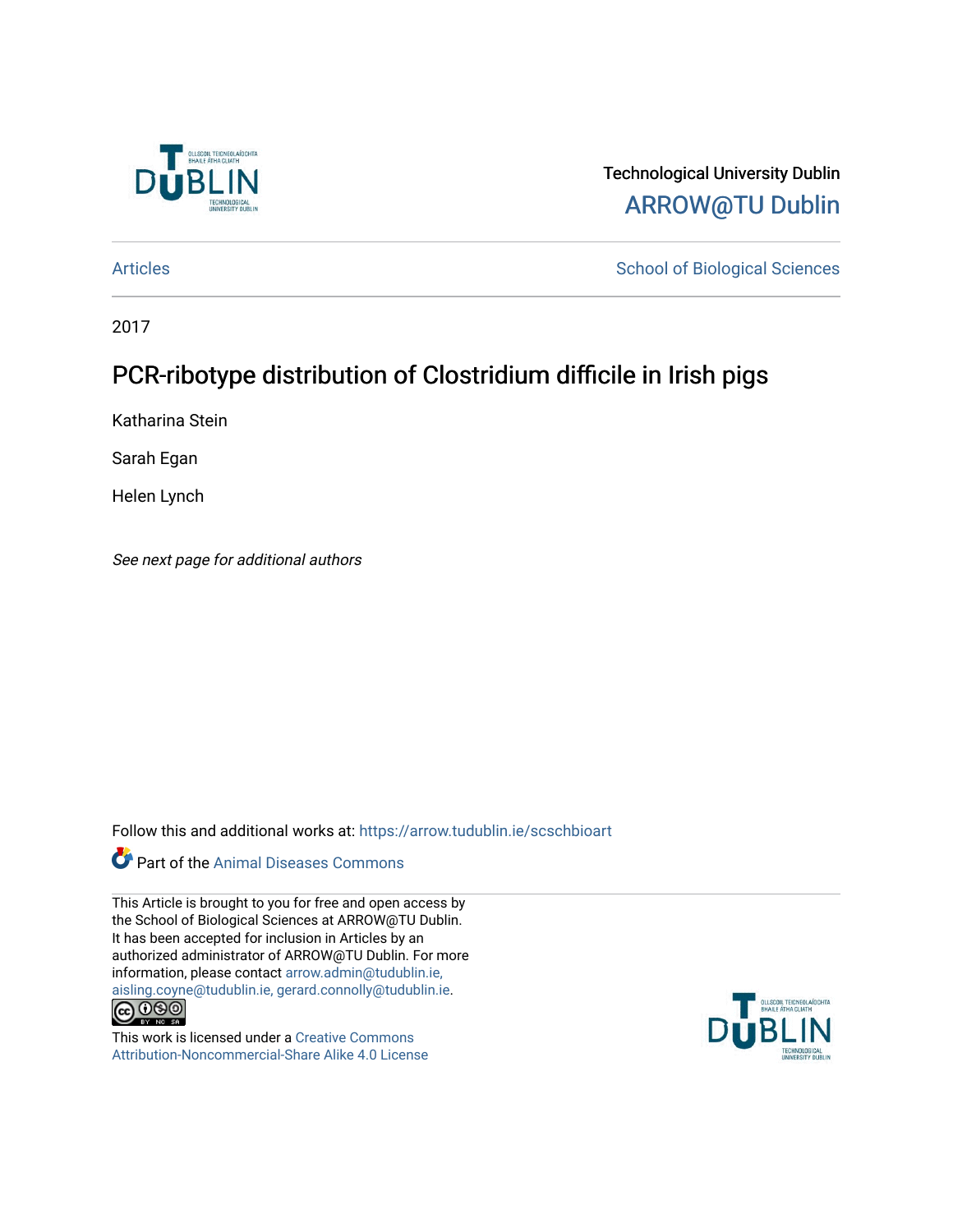### Authors

Katharina Stein, Sarah Egan, Helen Lynch, Celine Harmanus, Lorraine Kyne, Celine Herra, Sinead McDermott, Ed Kuijper, Fidelma Fitzpatrick, Susan FitzGerald, Lynda Fenelon, and Denise Drudy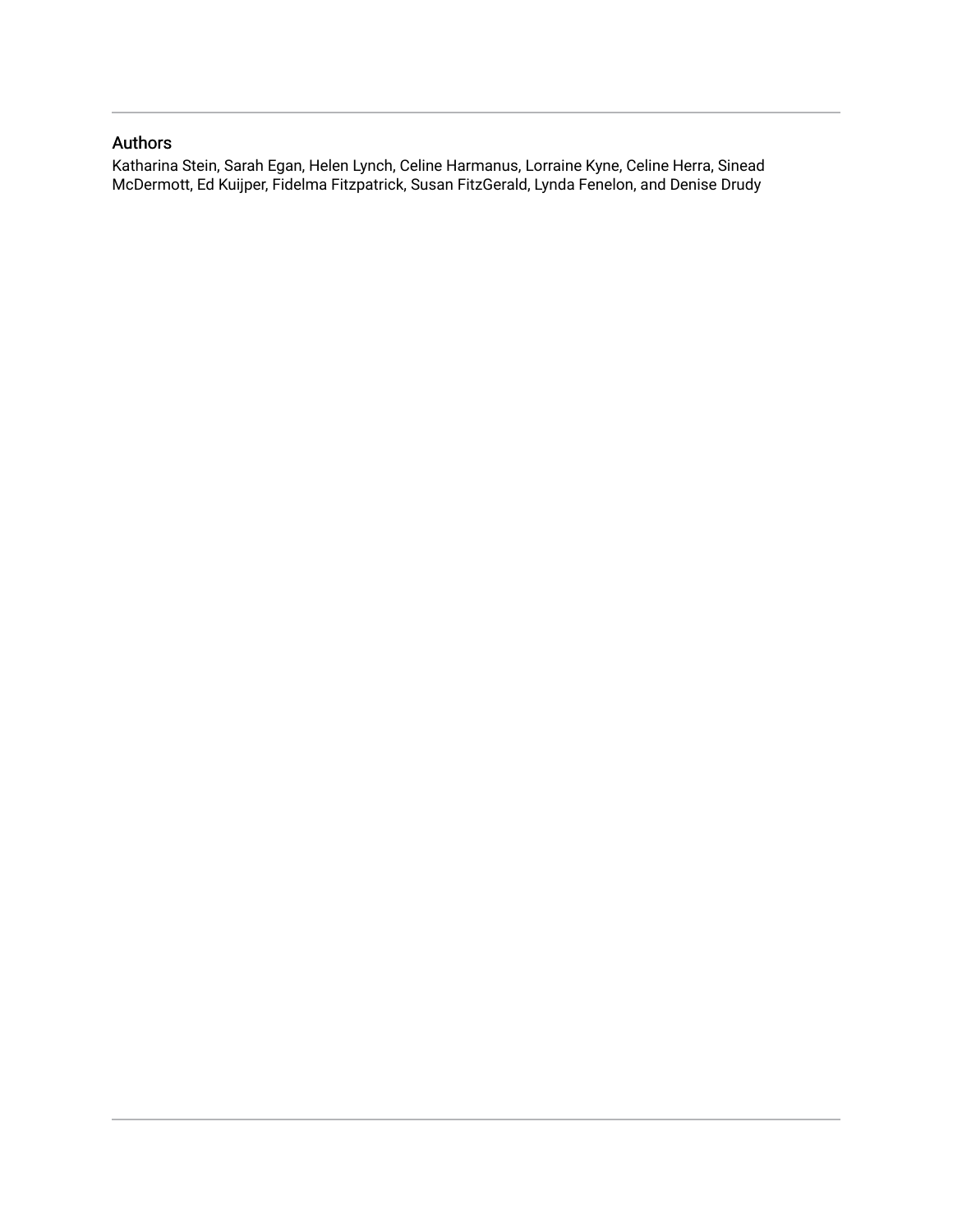#### [Anaerobe 48 \(2017\) 237](https://doi.org/10.1016/j.anaerobe.2017.10.004)-[241](https://doi.org/10.1016/j.anaerobe.2017.10.004)

### Anaerobe

journal homepage: [www.elsevier.com/locate/anaerobe](http://www.elsevier.com/locate/anaerobe)

### C.difficile (including epidemiology)

## PCR-ribotype distribution of Clostridium difficile in Irish pigs

Katharina Stein <sup>a, b,</sup> \*, Sarah Egan <sup>c</sup>, Helen Lynch <sup>a</sup>, Céline Harmanus <sup>d</sup>, Lorraine Kyne <sup>a, e</sup>, Celine Herra <sup>c</sup>, Sinead McDermott <sup>b</sup>, Ed Kuijper <sup>d</sup>, Fidelma Fitzpatrick <sup>f, g</sup>, Susan FitzGerald <sup>a, b</sup>, Lynda Fenelon <sup>a, b</sup>, Denise Drudy <sup>c</sup>

<sup>a</sup> University College Dublin, Ireland

**b** St. Vincent's University Hospital, Dublin, Ireland

<sup>c</sup> DIT Dublin Institute of Technology, Ireland

<sup>d</sup> Leiden University Medical Centre, The Netherlands

<sup>e</sup> Mater Misericordiae University Hospital, Dublin, Ireland

<sup>f</sup> Beaumont Hospital Dublin, Ireland

<sup>g</sup> Royal College of Surgeons in Ireland, Dublin, Ireland

#### article info

Article history: Received 17 August 2016 Received in revised form 25 September 2017 Accepted 7 October 2017 Available online 9 October 2017

Handling Editor: Maja Rupnik

Keywords: Clostridium difficile Irish pigs Prevalence PCR-Ribotype distribution PCR-Ribotype 078 Pig farm Porcine strains

### **ABSTRACT**

Clostridium difficile is an important enteric pathogen in humans causing infections in the healthcare environment and the community. Carriage of C. difficile and C. difficile-related enterocolitis has been reported in piglets worldwide. The aim of this study was to investigate the rates of C. difficile isolation from pigs in Ireland. Faecal samples from piglet litters and sows were collected from six farms in 2015. The sows were non-diarrhoeal at the time of sampling. The diarrhoeal status of the piglets was unknown. C. difficile was isolated from 34/44 (77%) of piglet litter samples and from 33/156 (21%) of sow samples. The isolation rate in sows varied from 3 to 39% and in piglet litters from 72 to 86% depending on farm location. Toxin A and toxin B were present in 99% (66/67) of isolates; and binary toxin in 85% (57/67). Only PCR-ribotypes 078 (88%) and 193 (12%) were identified in piglets. Seven PCR-ribotypes were detected in sow C. difficile isolates: PCR-ribotypes 078 (67%), 050 (12%), 014/020 (6%), 015 (6%), 029 (3%), 035 (3%) and 193 (3%). This study shows that toxigenic C. difficile strains such as PCR-ribotype 078 can be commonly isolated from pigs at different geographical locations in Ireland. Since PCR-ribotype 078 is frequently found in humans in Ireland, this highlights the potential for interspecies transmission. © 2017 Elsevier Ltd. All rights reserved.

#### 1. Importance

This is the first study that has investigated C. difficile isolation rates, PCR-ribotype prevalence and toxin profiles of C. difficile isolates in sows and piglets on conventional pig farms in Ireland. The incidence of community-associated C. difficile PCR-ribotype 078 infections is increasing in Ireland. One possible source of C. difficile in the community might be animals. This study highlights the isolation of C. difficile PCR-ribotype 078 from Irish livestock and the potential for interspecies transmission.

<https://doi.org/10.1016/j.anaerobe.2017.10.004> 1075-9964/© 2017 Elsevier Ltd. All rights reserved.

#### 2. Introduction

Clostridium difficile is a common cause of antibiotic-associated diarrhoea and colitis in humans and has historically been associated with infections in the healthcare environment. In the last decade, the number of outbreaks of severe C. difficile infection (CDI) has increased worldwide, with infection associated with a high mortality rate [\[1\].](#page-6-0) CDI is not only a financial burden for healthcare facilities, it has become a global health challenge  $[2]$ . The increased incidence of severe CDI has been attributed to the emergence of previously rare and more virulent C. difficile strain types (PCRribotype 027 and 078). C. difficile produces several toxins that contribute to its virulence. The majority of strains produce toxin A (TcdA) and toxin B (TcdB). Although a minority of ribotypes produce binary toxin, C. difficile strains producing this toxin have been isolated more frequently in recent years. As yet the role of this binary toxin in infection and its contribution to virulence remain unclear





<sup>\*</sup> Corresponding author. Present address: St. Vincent's University Hospital Dublin, Microbiology Department, Elm Park, Dublin 4, Ireland. E-mail address: [k.stein@svuh.ie](mailto:k.stein@svuh.ie) (K. Stein).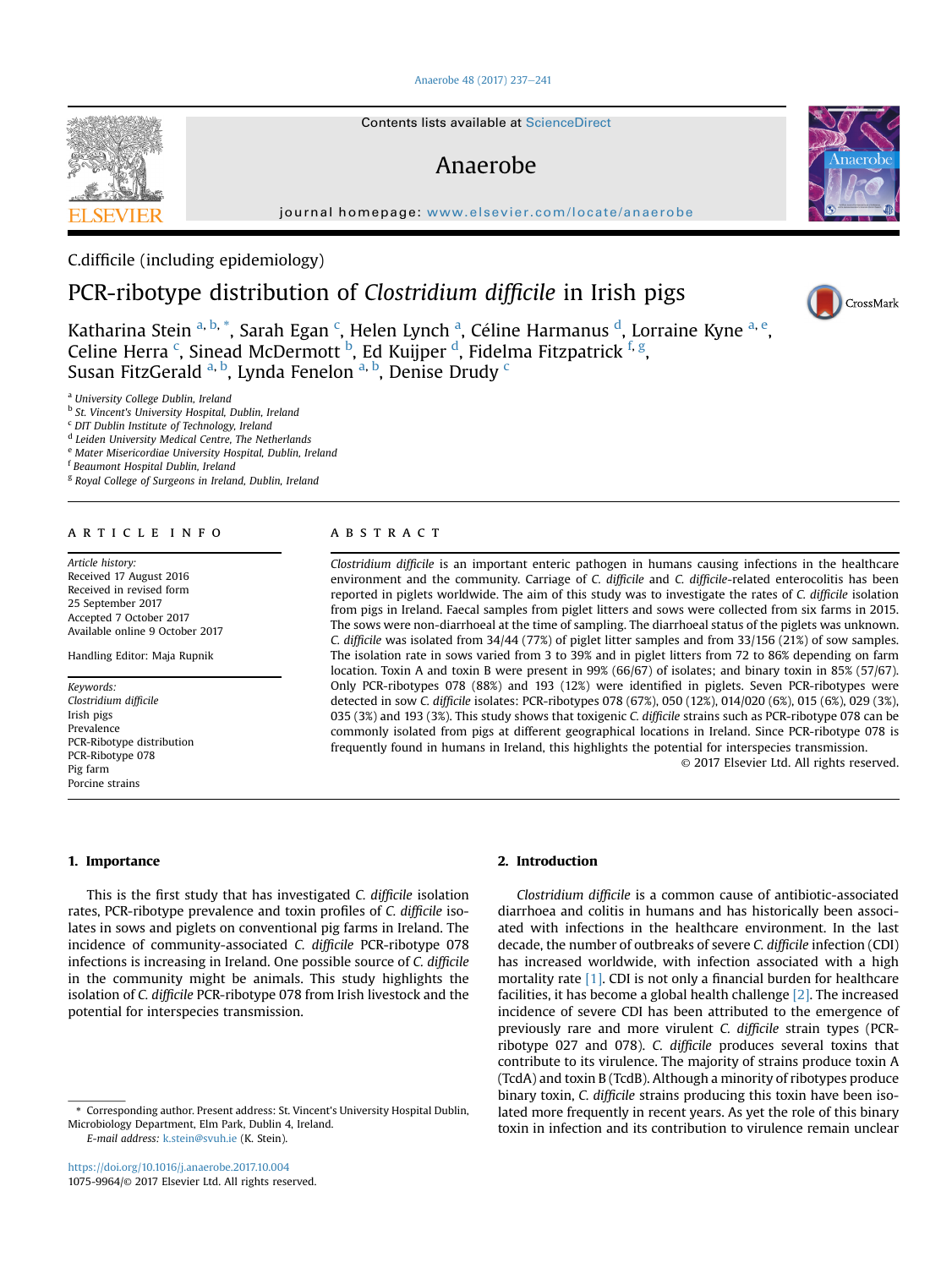#### [\[3\]](#page-6-0).

The high prevalence of C. difficile in both livestock and companion animals has recently emerged as a potential reservoir of C. difficile outside the human host and is linked to public health issues [\[4\].](#page-6-0) Many European studies have investigated the prevalence of C. difficile in animals including cattle, poultry, sheep, horses and pigs and several PCR-ribotypes have been documented in these different animal host species  $[4-7]$  $[4-7]$  $[4-7]$ . Predominant C. difficile PCRribotypes vary with animal species and geographical location. However, a distinct clonal lineage of C. difficile PCR-ribotype 078 predominates in pigs and cattle in the Northern Hemisphere [\[4,8,9\].](#page-6-0) Similar PCR-ribotype 078 clones may be found in both human and animal species, highlighting the potential for zoonotic transmission following direct exposure to animal reservoirs [\[10\]](#page-6-0).

Although various animal species have reported C. diffcile carriage, consistently high isolation rates have been found in young healthy piglets [\[11\]](#page-6-0). Carriage rates of 74% have been reported in healthy 2 day old piglets in one longitudinal investigation. Other studies have documented rates of 78% carriage in piglet samples [\[12,13\]](#page-6-0). Even though isolation rates from adult pigs are lower, reports of up to 40% carriage in sows have been reported.

The pig industry in Ireland is the third most important agricultural sector after beef and milk production [\[14\]](#page-6-0). The number of pig farms in Ireland compared with other European countries is low, but the size of Irish pig herds is much larger [\[14\].](#page-6-0) Despite growing concerns regarding the prevalence of CDI in swine herds in Europe and the potential for interspecies transmission, no studies have been conducted to investigate faecal carriage and shedding rates of C. difficile in Irish pig farms.

Since 2000, C. difficile has been documented as a major cause of enteric disease in piglets. The onset of CDI in piglets starts shortly after birth; within the first seven days of life piglets develop pasty, watery diarrhoea and some undergo periods of constipation [\[15\].](#page-6-0) Typholocolitis associated with C. difficile has recently been reported in three Irish piglets on a commercial pig farm [\[16\]](#page-6-0).

The aim of this study was to determine the isolation rates of C. difficile from piglets and sows from geographically distinct Irish farms. Additionally, these porcine C. difficile strains were characterised by investigating the genes encoding toxin A, toxin B and binary toxin and the PCR-ribotype distribution of these Irish porcine C. difficile strains was determined.

#### 3. Materials and methods

#### 3.1. Farm selection and sampling

Porcine faecal samples were collected from pig farms in six geographically different locations in Ireland between December 2014 and June 2015, two in the north east of the country (N1, N2), two in the midlands (M1, M2) and two in the south of the country (S1, S2) as part of a Salmonella spp. surveillance program in Irish pigs. The farms were selected as the animals from these farms had a >60% positivity rate for Salmonella spp. on carcasses at the slaughter house, suggesting that infection control practices may not have been ideal on those farms. Herd sizes on the different farms ranged between 90 and 700 sows ( $N1 = 90$  sows,  $M2 = 180$  sows,  $S1 = 300$  sows, N2 = 300 sows, S2 = 650 sows and M1 = 700 sows).

Sow samples were collected from all six locations whilst piglet litter samples were only collected from two farms in the south of the country and one in the midlands region. Sow samples were either taken from the rectum through digital rectum stimulation or from freshly voided faeces. Gloves were changed in between sows to avoid cross-contamination. A quantity of approximately 25 g of faeces were collected from each sow. A second faeces sample was collected from 15 sows between 1 and 3 months after the first faeces sample was taken. Sow samples were collected between December 2014 and June 2015 and samples were stored at  $-20$  °C before processing.

Samples from piglet litters were collected as a pooled sample from piglets belonging to the same litter. A fresh pooled piglet faecal sample (10 g) was collected from the dejection area, choosing recent excretions and avoiding those in contact with the farrowing pen floor. This procedure ensured that sow faecal material did not contaminate the piglet faeces. All piglet faecal samples were collected in June 2015. Due to limitations associated with small sample volumes collected, piglets' faeces were diluted 1:10 in buffered peptone water and stored at  $4^{\circ}$ C before processing.

The age of the piglets at sample collection was categorised as either between 0 and 7 days ( $n = 12$ ) or between 14 and 28 days  $(n = 32)$  at times of sampling. The age of the sows was estimated in accordance with the parity cycle i.e. the number of litters farrowed. One parity cycle from insemination of sows to the end of farrowing takes approximately six months. Sows were allocated to parity 1  $(n = 36)$ , parity 2 (n = 17), parity 3 (n = 12), parity 4 (n = 13), parity 5 (n = 1), parity 6 (n = 4) or unknown (n = 73). Of the 73 sow samples whose parity was not documented, 30 (41%) of these sows were at least 12 months of age, as they had previously produced piglet litters. The gestational status of sows varied and samples were taken during service (within one week after artificial insemination of sows) ( $n = 72$ ), gestation ( $n = 77$ ) and farrowing (one month after giving birth) ( $n = 7$ ). Information on diarrhoeal status and the parity of animals was documented where available. A link between mother and offspring was only known for eight sows and piglet litters.

#### 3.2. Culture, isolation and identification of C. difficile

An enrichment step in cycloserine-cefoxitin fructose broth supplemented with 7% horse blood and 0.1% taurocholate was performed (Oxoid CM0601, SR0096) [\[17,18\].](#page-6-0) Approximately 1 g of sow faeces or 1 ml of buffered peptone water with piglet faeces was inoculated into 9 ml of pre-reduced enrichment broth. The enrichment broths were incubated under anaerobic conditions at  $37$  °C for seven days. Following incubation an alcohol shock was carried out for 1 h at room temperature using 1 ml of 70% methanol and 1 ml faecal enrichment broth. Samples were briefly mixed and inoculated onto C. difficile selective media using a  $5$  µl inoculation loop (LIP, Fannin Group) and incubated anaerobically for 24-48 hrs at 37  $\degree$ C. Presumptive colonies were identified by colonial morphology and characteristic odour. Isolate identification was confirmed using MALDI-TOF mass spectrometry after preparing pure cultures of a single colony per sample on blood agar plates.

#### 3.3. DNA isolation, multiplex-PCR and PCR-Ribotyping

Total bacterial DNA was extracted from pure cultures of all confirmed C. difficile isolates using a commercial extraction kit provided by Qiagen (QIAamp DNA Blood Mini Kit). To confirm the identification of C. difficile isolates and characterise their enteropathogenic properties a 5-plex PCR was utilised according to Persson et al. [\[19\]](#page-6-0) to detect the presence of the genes encoding for TcdA, TcdB, CDT (binary toxin), glutamate dehydrogenase (GluD) and 16SrDNA. Agarose-based PCR-ribotyping was performed according to Bidet et al. [\[20\]](#page-6-0). PCR-ribotypes were assigned using the BioNumerics software by comparing fingerprint patterns of representative PCR-ribotypes obtained from the Leiden University Medical Centre Library, the Netherlands.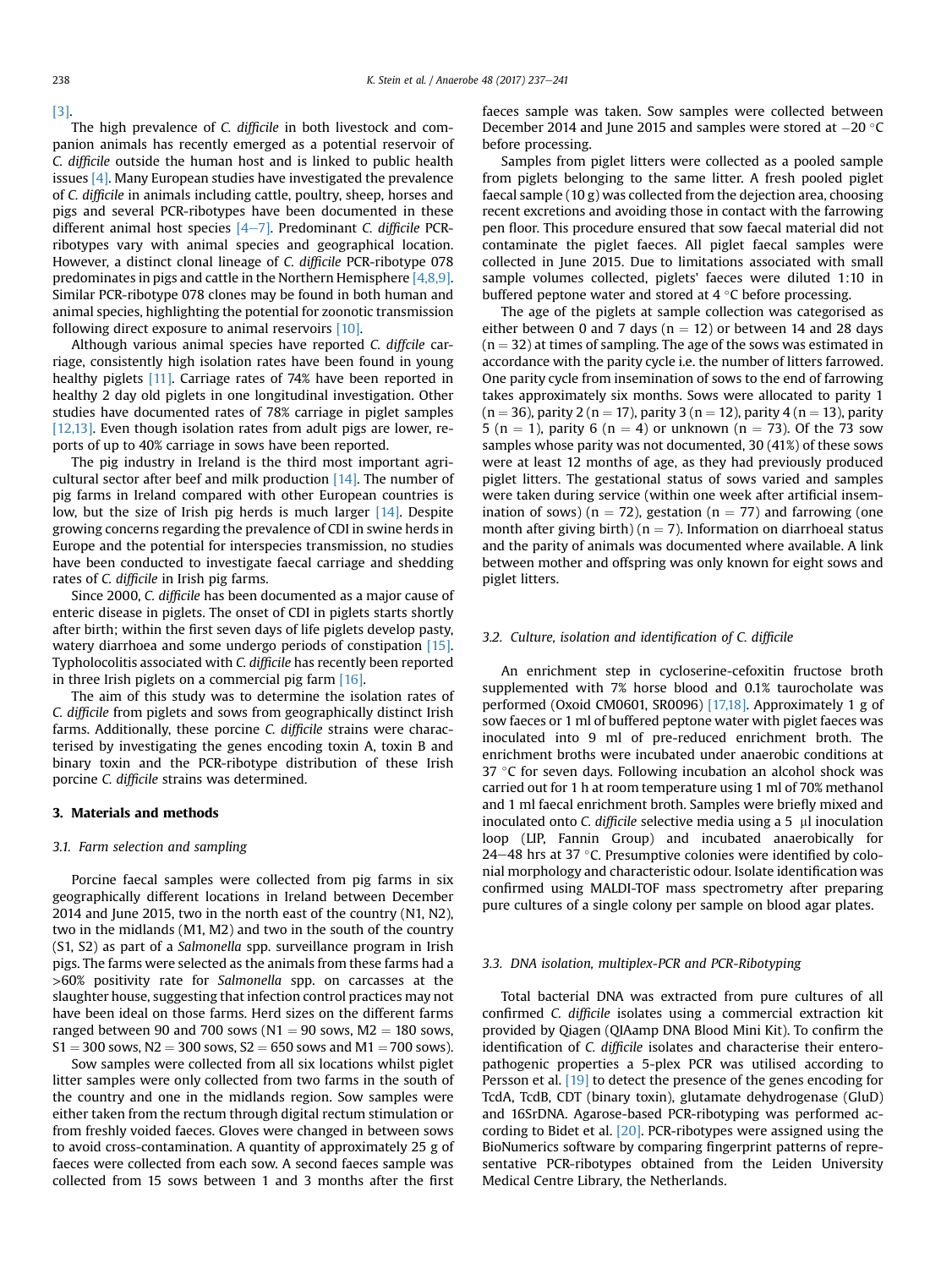### <span id="page-4-0"></span>4. Results

#### 4.1. Farm demographics and C. difficile isolation rates

A total of 200 faecal samples were collected from 44 piglet litters and 156 sows. The C. difficile recovery rate varied between piglet litters and sows. C. difficile was isolated from 77% (34/44) of piglet litter samples and in 21% (33/156) of sow samples. The C. difficile isolation rate in piglet litter samples varied from 72 to 86% and in sow samples from 3 to 39% between farms. The highest C. difficile isolation rate in piglet litters was 86% (12/14) on farm S2, followed by farms M1 (75%, 9/12) and S1 (72%, 13/18) (Table 1). The greatest isolation rate in sow samples was found on farm N1 with 39% (17/ 44) followed by farm M2 with 23% (10/43), farm N2 with 14% (2/14), farm S1 with 8% (2/25) and farm S2 with 4% (1/28). The isolation rate of C. difficile varied between piglet litters of different ages. C. difficile was isolated from 58% (7/12) of litters with piglets aged 0 $-7$  days and from 84% (27/32) of 14 $-28$  day old piglets. C. difficile isolation rates were lower in sows and varied according to different gestational status. Samples taken during service showed a higher isolation rate of 40% (29/72) compared with isolation rates of only 14% (1/7) and 4% (3/77) which were found during stages of farrowing and gestation, respectively. C. difficile was recovered from 17% (6/36) of parity 1 sows, in 17% (2/17) of parity 2 sows and in 34% (25/73) of sows with unknown parity.

#### 4.2. Strain characterisation and PCR-ribotype distribution

Toxin genes encoding toxin A (TcdA) and toxin B (TcdB) were found in 99% (66/67) of all C. difficile isolates. The gene encoding binary toxin (CDT) was detected in 85% (57/67) of C. difficile isolates. One strain was a non-toxigenic C. difficile (1%, 1/67). Isolates belonging to ribotype 078 accounted for 91% (52/57) and ribotype 193 accounted for 9% (5/57) of binary toxin positive strains. The isolate of PCR-ribotype 035 was TcdA, TcdB and CDT negative.

C. difficile isolates originating from piglet litters belong predominantly to PCR-ribotypes 078 (30/34, 88%) and 193 (4/34, 12%) (Table 1). Seven different PCR-ribotypes were identified among sow isolates. PCR-ribotype 078 was the most frequently detected strain (22/33, 67%). Other toxigenic PCR-ribotypes isolated that were positive for TcdA and TcdB but negative for binary toxin were 050 (4/33, 12%), 014/020 (2/33, 6%), 015 (2/33, 6%), 029 (1/33, 3%), and 193 (1/33, 3%). A non-toxigenic strain 035 (1/33, 3%) was also isolated from one sow.

Although PCR-ribotype 078 was the commonest PCR-ribotype found in both sows and piglet litters on all farms, and the only PCR-ribotype found in both sows and piglet litters in one farm (M1), the number of different PCR-ribotypes found on each farm varied greatly. The greatest variation of PCR-ribotypes was found on farm N1, where six different C. difficile PCR-ribotypes were isolated from sow samples (PCR-ribotypes 078, 015, 193, 050, 029 and 035) (Table 1). C. difficile isolated from sow samples from farm M2 were

#### Table 1

Origin of sow and piglet litter Clostridium difficile (CD) isolates and PCR-ribotypes including toxin profiles and farms herd size (S = sows, P = piglets, n.a. = not applicable as no faecal samples received, serv. = service, gest. = gestation, far. = farrowing, rec. = received), \*Isolation rates were excluded where the sample numbers were  $\leq 2$ .

| Farm (herd | Pig's Age Rec. | CD<br>samples (n) isolated<br>(n) |                         | CD<br>Isolation<br>Rate* | PCR-ribotypes (n)         |                           |                           |                               |                           |                           |                          |
|------------|----------------|-----------------------------------|-------------------------|--------------------------|---------------------------|---------------------------|---------------------------|-------------------------------|---------------------------|---------------------------|--------------------------|
| size [N])  |                |                                   |                         |                          | 078 (TcdA/<br>$B+$ ,CDT+) | 193 (TcdA/<br>$B+$ ,CDT+) | 050 (TcdA/<br>$B+$ ,CDT-) | 014/020 (TcdA/<br>$B+$ ,CDT-) | 015 (TcdA/<br>$B+$ ,CDT-) | 029 (TcdA/<br>$B+$ ,CDT-) | 035 (TcdA/B-<br>$(CDT-)$ |
| N1 (90)    | S Serv.        | 28                                | 17                      | 39%                      | 11                        | $\mathbf{1}$              | $\mathbf{1}$              |                               | $\overline{2}$            | $\mathbf{1}$              | $\mathbf{1}$             |
|            | Gest.          | 16                                | $\bf{0}$                |                          |                           |                           |                           |                               |                           |                           |                          |
|            | Far.           | $\bf{0}$                          | n.a.                    |                          |                           |                           |                           |                               |                           |                           |                          |
|            | Total          | 44                                | 17                      |                          | 11                        | $\mathbf{1}$              | $\mathbf{1}$              |                               | $\overline{2}$            | $\mathbf{1}$              | $\mathbf{1}$             |
| N2 (300)   | S Serv.        | $\overline{2}$                    | $\overline{\mathbf{c}}$ | 14%                      | $\overline{2}$            |                           |                           |                               |                           |                           |                          |
|            | Gest.          | 12                                | 0                       |                          |                           |                           |                           |                               |                           |                           |                          |
|            | Far.           | $\bf{0}$                          | n.a.                    |                          |                           |                           |                           |                               |                           |                           |                          |
|            | Total          | 14                                | $\overline{c}$          |                          | 2                         |                           |                           |                               |                           |                           |                          |
| M1 (700)   | S Serv.        | $\pmb{0}$                         | n.a.                    | $\ast$                   |                           |                           |                           |                               |                           |                           |                          |
|            | Gest.          | $\overline{\mathbf{c}}$           | $\mathbf{1}$            |                          | $\mathbf{1}$              |                           |                           |                               |                           |                           |                          |
|            | Far.           | $\bf{0}$                          | n.a.                    |                          |                           |                           |                           |                               |                           |                           |                          |
|            | $P$ 0-7        | $\bf{0}$                          | n.a.                    | 75%                      |                           |                           |                           |                               |                           |                           |                          |
|            | days           |                                   |                         |                          |                           |                           |                           |                               |                           |                           |                          |
|            | 14-28          | 12                                | 9                       |                          | 9                         |                           |                           |                               |                           |                           |                          |
|            | days           |                                   |                         |                          |                           |                           |                           |                               |                           |                           |                          |
|            | Total          | 14                                | 10                      |                          | 10                        |                           |                           |                               |                           |                           |                          |
| M2 (180)   | S Serv.        | 42                                | $10\,$                  | 23%                      | 6                         |                           | 2                         | $\sqrt{2}$                    |                           |                           |                          |
|            | Gest.          | $\mathbf{1}$                      | $\bf{0}$                |                          |                           |                           |                           |                               |                           |                           |                          |
|            | Far.           | $\pmb{0}$                         | n.a.                    |                          |                           |                           |                           |                               |                           |                           |                          |
|            | Total          | 43                                | 10                      |                          | 6                         |                           | 2                         | $\overline{2}$                |                           |                           |                          |
| S1 (300)   | S Serv.        | 0                                 | n.a.                    | $8\%$                    |                           |                           |                           |                               |                           |                           |                          |
|            | Gest.          | 21                                | 2                       |                          | $\mathbf{1}$              |                           | $\mathbf{1}$              |                               |                           |                           |                          |
|            | Far.           | 4                                 | $\pmb{0}$               |                          |                           |                           |                           |                               |                           |                           |                          |
|            | $P$ 0-7        | 4                                 | $\mathbf{1}$            | 72%                      | $\mathbf{1}$              |                           |                           |                               |                           |                           |                          |
|            | days           |                                   |                         |                          |                           |                           |                           |                               |                           |                           |                          |
|            | 14-28          | 14                                | 12                      |                          | 12                        |                           |                           |                               |                           |                           |                          |
|            | days           |                                   |                         |                          |                           |                           |                           |                               |                           |                           |                          |
|            | Total          | 43                                | $15\,$                  |                          | 14                        |                           | $\mathbf{1}$              |                               |                           |                           |                          |
| S2 (650)   | S Serv.        | $\boldsymbol{0}$                  | n.a.                    | 4%                       |                           |                           |                           |                               |                           |                           |                          |
|            | Gest.          | 25                                | 0                       |                          |                           |                           |                           |                               |                           |                           |                          |
|            | Far.           | 3                                 | $\mathbf{1}$            |                          | $\mathbf{1}$              |                           |                           |                               |                           |                           |                          |
|            | P 0-7          | 8                                 | 6                       | $\mathsf S$              | $\overline{4}$            | 2                         |                           |                               |                           |                           |                          |
|            | days           |                                   |                         |                          |                           |                           |                           |                               |                           |                           |                          |
|            | 14-28          | $\,6\,$                           | 6                       |                          | 4                         | $\overline{2}$            |                           |                               |                           |                           |                          |
|            | days           |                                   |                         |                          |                           |                           |                           |                               |                           |                           |                          |
|            | Total          | 42                                | 13                      |                          | 9                         | 4                         |                           |                               |                           |                           |                          |
| Total      |                | 200                               | 67                      |                          | 52                        | 5                         | 4                         | $\overline{2}$                | $\overline{2}$            | $\mathbf{1}$              | $\mathbf{1}$             |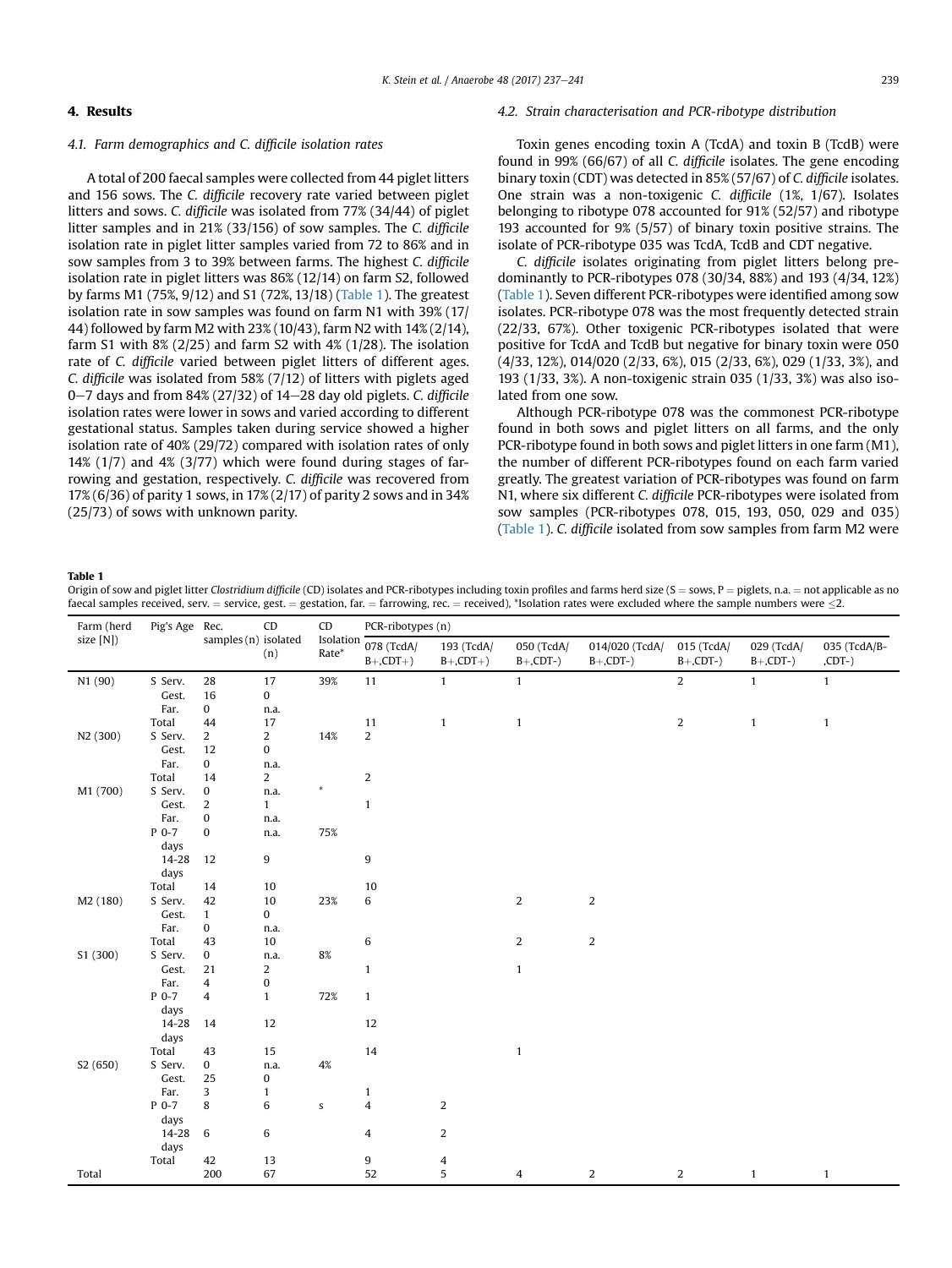categorised as three different PCR-ribotypes (078, 050, 014/020). PCR-ribotype 193 was found only in four piglet litter C. difficile isolates on farm S2 and in one sow isolate from farm N2 [\(Table 1\)](#page-4-0). A correlation between C. difficile PCR-ribotype diversity and farm herd size was not found.

#### 4.3. Potential transmission events

A second sample was taken from 15 sows after  $1-3$  months. Two sows (sow 1 from N1 and sow 2 from N2) were positive for C. difficile PCR-ribotype 078 in March, but only one of these (Sow 2) was positive at the second sampling and was colonised with a different PCR-ribotype 029 in June. Sows 3 and 4 (both from M2) were negative in March, but colonised with PCR-ribotype 078 in June (Table 2).

A mother-offspring connection between sow and piglet was established in eight cases, where faeces samples from sows and linked piglet litters samples were collected in June 2015. In these linked cases, C. difficile was found in all eight piglet litter faecal samples; PCR-ribotypes 078 (7 piglet litters) and 193 (1 piglet litter), but in only one of the sows (PCR-ribotype 078 during farrowing). Piglet litters of this sow also carried PCR-ribotype 078, were  $0-7$  days old at time of sampling and originated from farm S2. This sow was the only sow colonised with C. difficile on farm S2. The isolation and characterisation of multiple PCR-ribotypes from sow or piglet litter samples was beyond the scope of this study.

#### 5. Discussion

This is the first study to describe C. difficile isolation rates in sows and piglets on Irish pig farms from different geographical locations. The results of the study show that a C. difficile isolation rate as high as 77% was obtained from pooled piglet samples. As pooled piglet faeces samples were investigated, it cannot be determined if the C. difficile isolates recovered reflect C. difficile shedding of single piglets or whether more than one animal in each litter contributed to a positive result. Since the piglets in each litter pen live in close proximity to one another and presumably share a similar microflora of commensals and pathogens, then at a minimum at least one piglet from each litter with a positive pooled sample was shedding C. difficile at the time of sampling. The C. difficile isolation rate of 77% from piglet litter samples in this study is higher than rates reported by Norman et al. where C. difficile was isolated from only 50% of pooled samples from suckling piglets [\[21\]](#page-6-0). Keessen and colleagues isolated C. difficile from 36% of pooled faeces samples from nondiarrhoeal piglets and from 42.4% of faeces from diarrheal piglets, where 89 of the 139 faeces samples were pooled [\[22\].](#page-6-0) The isolation rate of C. difficile from piglets in other studies, where rectal swabs of individual animals were used to isolate C. difficile ranged from 26% to 73% across Europe [\[5,12,23,24\]](#page-6-0).

The results of this study indicate that within the piglet population isolation rates were higher in pooled samples from older piglets aged  $14-28$  days (84%) compared with 0-7 day old piglets (58%). Whilst some studies report similar carriage rates for the  $0-7$ day piglets [\[25\]](#page-6-0) other faecal carriage reports indicate that the C. difficile isolation rate decreases with age, ranging from 56% in 7 day old piglets to 40% in 30 day old piglets and 7% in slaughter aged pigs which are approximately 6 months old [\[13,26\].](#page-6-0) Similarly Norman et al. reported a reduction in C. difficile rates from 50% in suckling piglets to 24% in lactating sows to only 3.9% (15/382) of pooled faeces samples from pigs of slaughter age [\[21\]](#page-6-0).

The isolation rates of C. difficile in sows in this study (21%) and the variation of carriage rate in accordance with gestational status of sows is consistent with findings of other reports. The C. difficile isolation rate from sows ranged from 0% to 50% in other studies and varied depending on gestational status [\[13,21,23\].](#page-6-0) The highest isolation in the present study was found during service of sows (40%) and the lowest during gestation (4%). In our study, the sows had no symptoms of diarrhoea at the time of sample collection. The variation in isolation rate and PCR-ribotype found in the fifteen sows which were sampled twice over the course of this study may suggest that sows undergo transient shedding, at least in some cases, rather than persistent colonisation, however a larger prospective study would be required to confirm this. It should also be noted that characterisation of a single colony type per faeces sample may have limited the diversity of C. difficile ribotypes isolated from these animals.

In this study, there was little variation in the C. difficile isolation rates from piglets  $(72-86%)$  on three different farms. In contrast, other authors document a greater range in isolation rates in piglets which ranged from 10 to 100%.The ranges observed in C. difficile isolation rates from sow samples on different farms in this study varied considerably with rates between 3 and 39% documented.

The C. difficile isolates from piglets were predominantly PCRribotype 078 (88%) which is not unexpected as this PCR-ribotype is commonly found in pigs in Europe and other parts of the world [\[5,9\]](#page-6-0). PCR-ribotype 193 was isolated from 12% of piglets and is closely related to PCR-ribotype 078. Studies have suggested that both of these PCR-ribotypes may have evolved from the same clonal lineage [\[27\].](#page-6-0) As described in human PCR-ribotypes in the hospital setting, C. difficile strains with the same PCR-ribotype may also persist on farms and may differentiate or evolve into subtypes [\[28\].](#page-6-0) The characterisation of only one C. difficile strain per pooled faecal sample could lead to an underestimation of the diversity of C. difficile strains reported in piglets. Although a greater diversity of PCR-ribotypes was isolated from the sow samples, PCR-ribotype 078 remained the dominant strain (67%). In one farm alone, six different PCR-ribotypes were identified from sows (078, 015, 193, 050, 029 and 035). C. difficile PCR-ribotype 015 has been found in horses, whereas 029 is also known as a pathogen or commensal in pigs [\[4,29\]](#page-6-0) and PCR-ribotype 014/020 has been detected in dogs and cattle [\[29\]](#page-6-0). C. difficile can be found almost anywhere in the environment [\[30\].](#page-6-0) Further studies are required to identify environmental reservoirs and to investigate if environmental reservoirs are significant contributors to the spread of C. difficile 078 on pig farms in Ireland.

Table 2

Isolation of different Clostridium difficile (CD) PCR-ribotypes at different time points from faecal samples from four sows (n.a. = not applicable as no C. difficile isolated).

|       | Farm Location  | March<br>2015 |              | June<br>2015 |              |  |
|-------|----------------|---------------|--------------|--------------|--------------|--|
|       |                | CD isolated   | PCR-ribotype | CD isolated  | PCR-ribotype |  |
| Sow 1 | N <sub>1</sub> | yes           | 078          | no           | n.a.         |  |
| Sow 2 | N <sub>2</sub> | yes           | 078          | yes          | 029          |  |
| Sow 3 | M <sub>2</sub> | no            | n.a.         | yes          | 078          |  |
| Sow 4 | M <sub>2</sub> | no            | n.a.         | yes          | 078          |  |